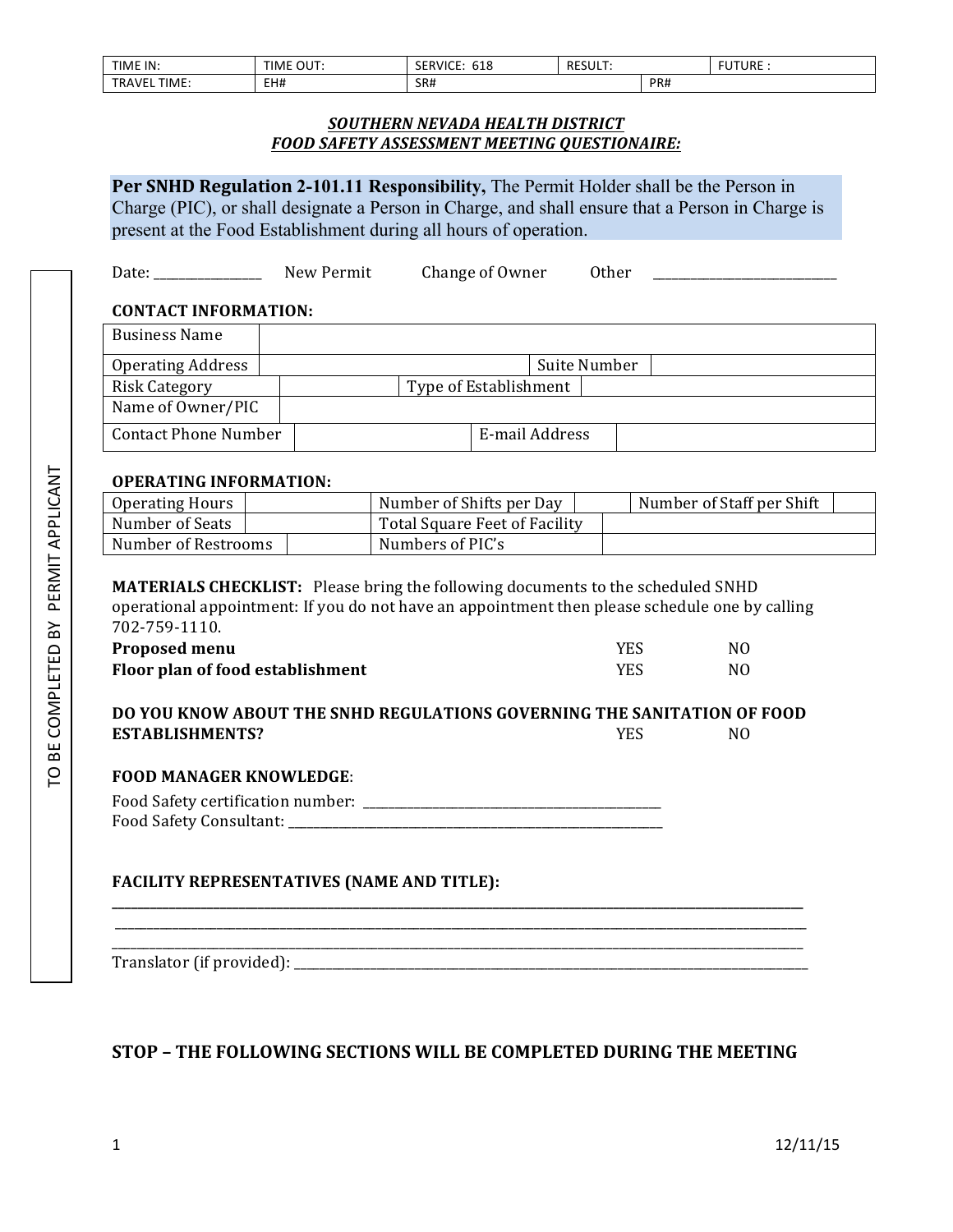### **COLD STORAGE:**

| Refrigerators   | YES        | NΟ | # units | Walk-in Box                       | YES | N <sub>0</sub> |
|-----------------|------------|----|---------|-----------------------------------|-----|----------------|
| Remote storage  | <b>YES</b> | NO |         | Location                          |     |                |
| Freezer storage | YES        | NO | # units | <b>ADEQUATE COLD STORAGE: YES</b> |     | N <sub>0</sub> |

#### **HOT HOLD:**

| LIST FOODS HELD HOT |                           |     |     |
|---------------------|---------------------------|-----|-----|
| LIST EQUIPMENT USED | <b>ADEQUATE HOT HOLD:</b> | YES | NC. |

## **ICE MAKER:** *YES* NO

#### **SINKS:**

| Dishwasher  | YES | NO. | Hand sink #sinks | YES | N0 |
|-------------|-----|-----|------------------|-----|----|
| 3 comp sink | YES | NO  | Mop sink         | YES | NO |
| Prep sink   | YES | N0  |                  |     |    |

**PROCEDURES:** Will you be doing any of the following: Smoking, ROP, game processing, curing, pH/Aw test for rice or jerky, sprouting seeds, adding preservatives, unpasteurized juicing, operating a molluscan- shellfish tank? The MO VES MO **If so**, do you have a HACCP plan for the special processes? YES MO **ACTIVE MANAGERIAL CONTROLS FOR ALL 5 AREAS OF RISK:** Are you familiar with the foodborne illness risk factors? YES MO What are PHF's/TCS foods? Provide examples. **EMPLOYEES:** How do you wash your hands? The contract of the contract of the PASS  $[ ]$  FAIL  $[ ]$ How do you avoid touching RTE foods with your bare hands?  $\begin{bmatrix} PASS \\ PAS \end{bmatrix}$  FAIL [] What barrier are you providing? (Circle one): Tongs, utensils, gloves, other What are the 5 symptoms of employee illness?  $\angle$  PASS  $\begin{bmatrix} 1 \\ 1 \end{bmatrix}$  FAIL  $\begin{bmatrix} 1 \\ 1 \end{bmatrix}$ How will you train employees on hand washing and glove use? PASS  $[ ]$  FAIL  $[ ]$ 

*(Example: staff meetings, monthly checks, demonstrate, train upon hiring, signage, logs, etc.)*

How will you monitor the employees' hand wash, not touching RTE, or working while sick? *(Example: by observing staff, by asking them "how do you wash your hands", demonstration, etc.)*

\_\_\_\_\_\_\_\_\_\_\_\_\_\_\_\_\_\_\_\_\_\_\_\_\_\_\_\_\_\_\_\_\_\_\_\_\_\_\_\_\_\_\_\_\_\_\_\_\_\_\_\_\_\_\_\_\_\_\_\_\_\_\_\_\_\_\_\_\_\_\_\_\_\_\_\_\_\_\_\_\_\_\_\_\_\_\_\_\_\_\_\_\_\_\_\_\_\_\_\_\_\_\_\_\_\_\_\_\_\_\_\_\_\_

\_\_\_\_\_\_\_\_\_\_\_\_\_\_\_\_\_\_\_\_\_\_\_\_\_\_\_\_\_\_\_\_\_\_\_\_\_\_\_\_\_\_\_\_\_\_\_\_\_\_\_\_\_\_\_\_\_\_\_\_\_\_\_\_\_\_\_\_\_\_\_\_\_\_\_\_\_\_\_\_\_\_\_\_\_\_\_\_\_\_\_\_\_\_\_\_\_\_\_\_\_\_\_\_\_\_\_\_\_\_\_\_\_\_

| <b>FOODS FROM UNSAFE SOURCES:</b>              |            |                |            |
|------------------------------------------------|------------|----------------|------------|
| Will you be storing foods in another location? | <b>YES</b> | N <sub>O</sub> | Don't Know |
| Will you bring foods from home?                | <b>YES</b> | N <sub>0</sub> | Don't Know |
| Will you check your deliveries?                | <b>YES</b> | N <sub>0</sub> | Don't Know |
| (Examples: temperature, date, and dents)       |            |                |            |
| Where do you purchase your foods?              |            |                |            |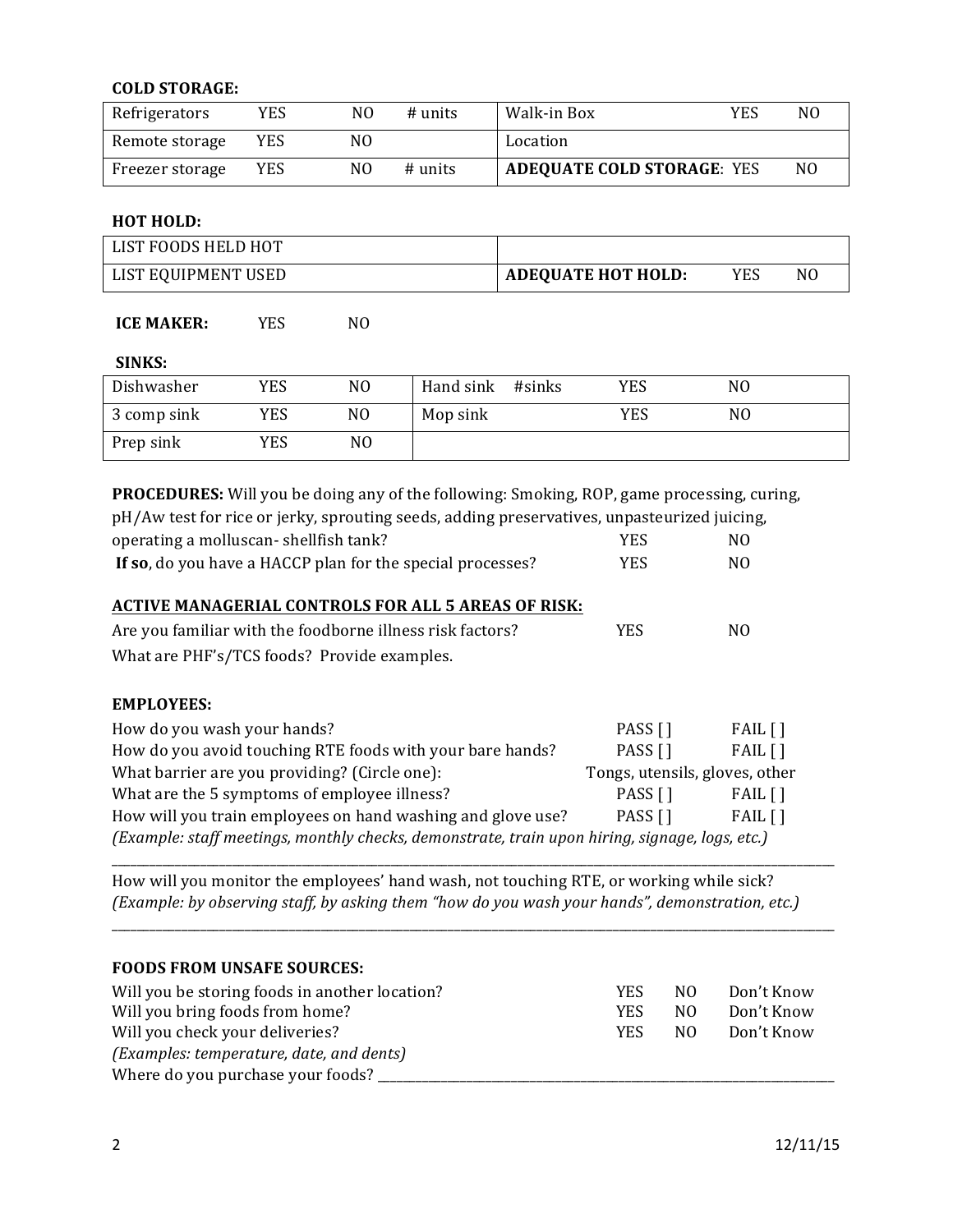# **COOKING / REHEATING:**

| List examples of foods that will                                                                                                                                  | 1.      | 3.                |                      |  |  |
|-------------------------------------------------------------------------------------------------------------------------------------------------------------------|---------|-------------------|----------------------|--|--|
| be cooked in your facility and the                                                                                                                                |         |                   |                      |  |  |
| final cooked temperatures                                                                                                                                         | 2.      | 4.                |                      |  |  |
| What temperatures do you cook foods to?                                                                                                                           |         | PASS ()           | FAIL()               |  |  |
| What temperatures do you reheat foods to?                                                                                                                         |         | PASS ()<br>FAIL() |                      |  |  |
| Are thermometers provided to staff?                                                                                                                               |         | <b>YES</b>        | N <sub>O</sub>       |  |  |
| Do you calibrate the thermometers and how?                                                                                                                        |         | PASS()            | FAIL()               |  |  |
| How will you actively monitor staff to see if they are properly cooking and reheating foods?<br>(Example: take temps with staff, verify temp logs, etc.)          |         |                   |                      |  |  |
| What do you do if foods aren't cooked/ reheated to proper temperatures?<br>(Example: continue cooking, reheat to 165°F, discard, etc.)                            |         |                   |                      |  |  |
| (Per menu if applicable) Do you have a consumer advisory on menu to notify customers that                                                                         |         |                   |                      |  |  |
| specific animal-based foods (such as eggs, meat, or seafood) when served raw or undercooked, are<br>not processed to eliminate pathogens?                         |         | <b>YES</b>        | N <sub>O</sub><br>NA |  |  |
| (Per Menu if applicable) PARASITE DESTRUCTION:<br>If yes, describe method(s):_                                                                                    |         | <b>YES</b>        | N <sub>O</sub>       |  |  |
| <b>COLD/HOT HOLDING:</b>                                                                                                                                          |         |                   |                      |  |  |
| What temperatures do you hold cold PHF/TCS?                                                                                                                       |         | PASS ()           | FAIL()               |  |  |
| What temperatures do you hold hot PHF/TCS?                                                                                                                        |         | PASS ()           | FAIL()               |  |  |
| How will you train employees on hot and cold holding?                                                                                                             |         | PASS ()           | FAIL()               |  |  |
| How will you actively monitor food temperatures?                                                                                                                  |         | PASS ()           | FAIL()               |  |  |
| (Examples: take temperatures, calibrate thermometers, logs etc.)                                                                                                  |         |                   |                      |  |  |
| What do you do if you find foods at improper temperatures?                                                                                                        |         | PASS ()           | FAIL()               |  |  |
| Do you use TCS-TIME AS A CONTROL FOR SAFETY?                                                                                                                      |         | <b>YES</b>        | N <sub>O</sub>       |  |  |
| If yes, then answer the following;                                                                                                                                |         |                   |                      |  |  |
| Which foods are subject to TCS?                                                                                                                                   |         |                   |                      |  |  |
| Do you have a written plan for TCS?                                                                                                                               |         | <b>YES</b>        | N <sub>O</sub>       |  |  |
| Do you train employees on this plan?                                                                                                                              |         | <b>YES</b>        | N <sub>O</sub>       |  |  |
| Do you provide time labels on TCS for 4 hour discard?                                                                                                             |         | <b>YES</b>        | N <sub>O</sub>       |  |  |
| How will you verify that TCS aren't being held longer than 4 hours?                                                                                               |         |                   |                      |  |  |
| (Example: check time labels, timers, logs, etc.)_                                                                                                                 |         |                   |                      |  |  |
| What do you do if you find that foods are being held longer than 4 hours?<br>(Example: discard is the only answer after 6 hours held below $70^{\circ}$ F) $_{-}$ |         |                   |                      |  |  |
| (Per menu) COOLING:                                                                                                                                               |         |                   |                      |  |  |
| How will you cool foods?                                                                                                                                          | PASS () | FAIL()            |                      |  |  |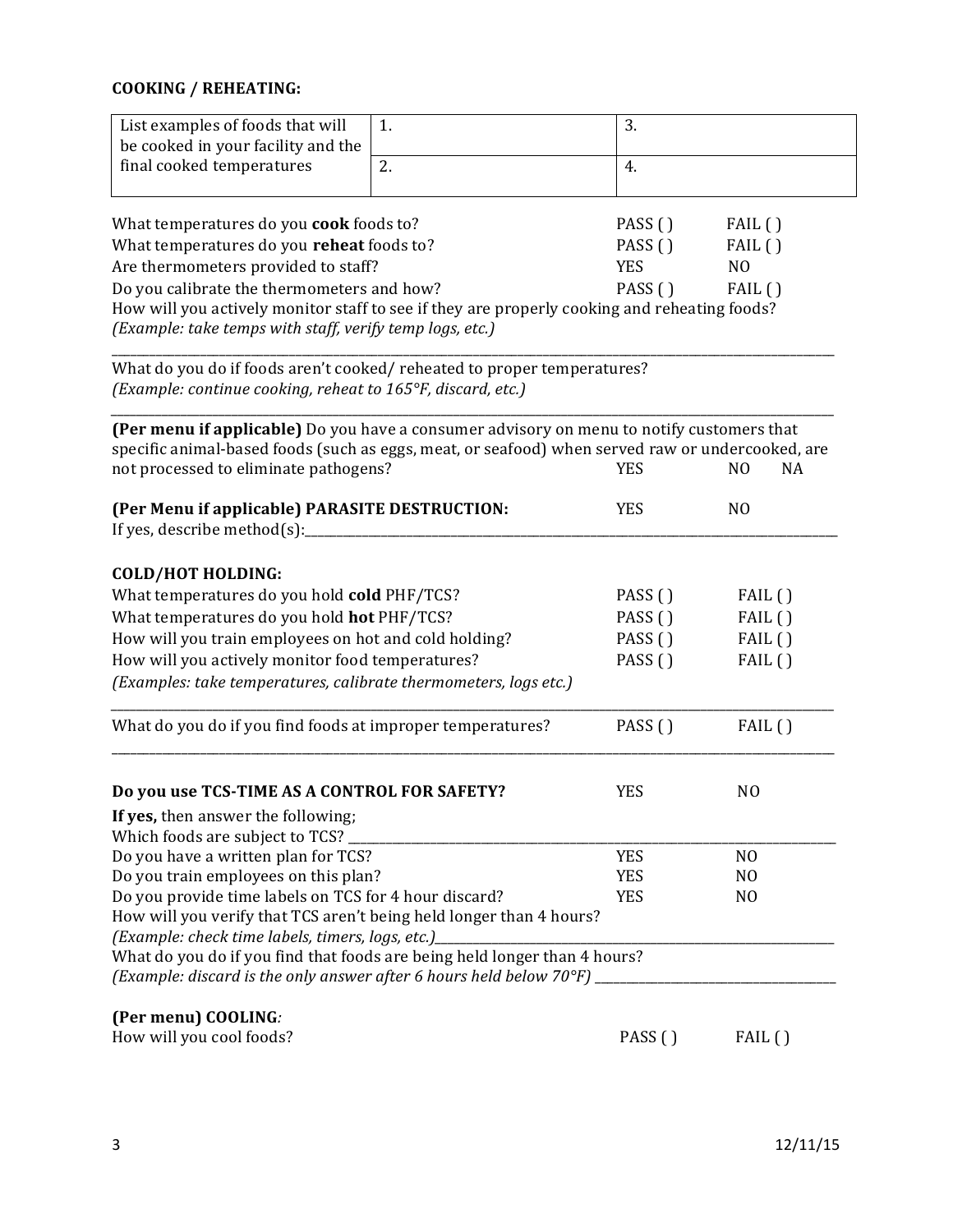| Circle all cooling methods to be used                                                                        | Shallow pans<br>Reduced volumes<br><b>Metal Containers</b> | Rapid chill equipment<br>Ice Baths<br>Ice Paddles |                | <b>Ice</b>     |
|--------------------------------------------------------------------------------------------------------------|------------------------------------------------------------|---------------------------------------------------|----------------|----------------|
| List the foods that will be cooling                                                                          |                                                            |                                                   |                |                |
|                                                                                                              |                                                            |                                                   |                |                |
| How will you monitor cooling?                                                                                |                                                            |                                                   |                |                |
| (Example: observe procedures, logs, ask questions, etc.) _                                                   |                                                            |                                                   |                |                |
| What do you do if you find that foods didn't meet the cooling steps? PASS ()                                 |                                                            |                                                   |                | FAIL()         |
| (Example: reheat to 165 $\degree$ F within 1 <sup>st</sup> two hours, change cooling methods, discard, etc.) |                                                            |                                                   |                |                |
|                                                                                                              |                                                            |                                                   |                |                |
| <b>CONTAMINATION:</b>                                                                                        |                                                            |                                                   |                |                |
| How do you prevent cross contamination in your facility?<br>How do you wash your dishes?                     |                                                            | PASS ()                                           |                | FAIL()         |
| How do you store chemicals?                                                                                  |                                                            | PASS ()                                           |                | FAIL()         |
| What sanitizer are you using? ________                                                                       |                                                            |                                                   |                |                |
| Do you have test strips?                                                                                     |                                                            | <b>YES</b>                                        |                | N <sub>O</sub> |
| Are you familiar with integrated pest control?                                                               |                                                            | PASS $( )$                                        |                | FAIL()         |
|                                                                                                              |                                                            |                                                   |                |                |
|                                                                                                              |                                                            |                                                   |                |                |
| <b>FOOD PREPARATION:</b>                                                                                     |                                                            |                                                   |                |                |
| Will you wash your own produce?                                                                              |                                                            | <b>YES</b>                                        | N <sub>0</sub> | Unknown        |
| Will you thaw raw animal products? How?                                                                      |                                                            | <b>YES</b>                                        | N <sub>O</sub> | Unknown        |
| Is there a separate preparation sink for raw animal products?                                                |                                                            | <b>YES</b>                                        | N <sub>0</sub> | Unknown        |
|                                                                                                              |                                                            |                                                   |                |                |

**I** hereby certify that the above information is correct, and I fully understand that any deviation from the above without prior permission from the Health Authority may impact final approval of my permit.

| Signature(s):        |        |                         | Date: |
|----------------------|--------|-------------------------|-------|
| <b>Permit Holder</b> | and/or | <b>Person In Charge</b> |       |
| Sigmaer(s):          |        |                         | Date: |
| <b>Permit Holder</b> | and/or | <b>Person In Charge</b> |       |

### **INSTRUCTIONS TO OPERATOR:**

Approval of this knowledge assessment by this Health Authority does not indicate compliance with any other code, law or regulation that may be required by federal, state, or local agencies. It further does not constitute endorsement or acceptance of the completed establishment (structure, equipment, or operational plans).

A plan review inspection of the establishment with equipment installed and operational is required prior to commencing operations.

Schedule facility plan review inspection with SNHD Facility Design Assessment and Permit; for appointment call \_ Obtain Certified Food Safety Manager and schedule facility inspection

Review food safety practices and SNHD Regulations for Food Establishments, then reschedule Food Safety Assessment Meeting. Call 702-759-1258 to schedule.